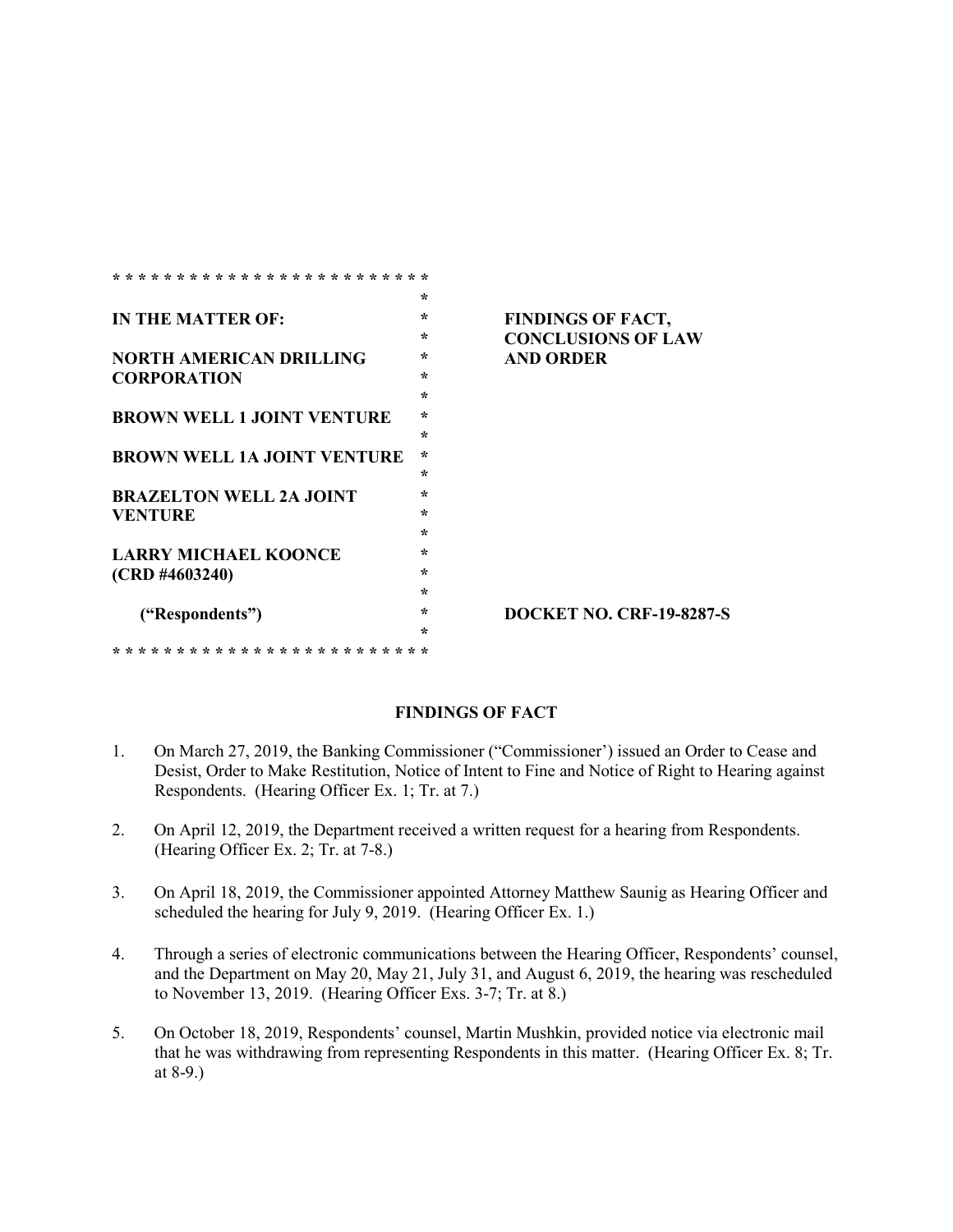- 6. On October 21, 2019, the Hearing Officer accepted Mr. Mushkin's withdrawal and requested that Respondents advise whether they would be retaining replacement counsel and that Respondents confirm that they would be attending the November 13, 2019 hearing. (Hearing Officer Ex. 9, Tr. at 9.)
- 7. Through a series of electronic communications between the Hearing Officer, Respondents' Texas counsel, and the Department on October 23, October 24, and November 4, 2019, Respondents' Texas counsel communicated that Respondents would neither be engaging replacement Connecticut counsel nor traveling to attend the hearing, which would proceed on November 13, 2019. (Hearing Officer Exs. 10-15; Tr. at 9-10.)
- 8. Subsequent to such date and prior to the hearing, no additional communications were received from Respondents. (Tr. at 10.)
- 9. The hearing was held on November 13, 2019. (Tr. at 4.)
- 10. Attorney Elena Zweifler appeared at the hearing on behalf of the Department. (Tr. at 4-5.)
- 11. Respondents failed to appear at the hearing. (Tr. at 5.)
- 12. Brown Well 1 Joint Venture ("Brown 1A") is a Texas joint venture whose address last known to the Commissioner is 3101 Premier Drive, Plano, Texas 75075. (Hearing Officer Ex. 1.)
- 13. Brown Well 1A Joint Venture ("Brown 1") is a Texas joint venture whose address last known to the Commissioner is 3101 Premier Drive, Plano, Texas 75075. (Hearing Officer Ex. 1.)
- 14. Brazelton Well 2A Joint Venture ("Brazelton 2A") is a Texas joint venture whose address last known to the Commissioner is 3101 Premier Drive, Plano, Texas 75075. (Hearing Officer Ex. 1.)
- 15. Brown 1, Brown 1A, and Brazelton 2A are collectively known hereafter as the "Joint Ventures."
- 16. North American Drilling Corporation ("NADC") is a Texas corporation whose address last known to the Commissioner is 1417 Gables Court, Suite 101, Plano, Texas 75075. NADC was the managing venture of the Joint Ventures. (Hearing Officer Ex. 1.)
- 17. Larry Michael Koonce ("Koonce") is an individual whose address last known to the Commissioner is 1417 Gables Court, Suite 101, Plano, Texas 75075. Koonce is the control person and President of NADC and the control person of the Joint Ventures. (Hearing Officer Ex. 1.)
- 18. Koonce formed the Joint Ventures to invest in oil and gas wells in Texas. Koonce formed NADC to serve as the Managing Venturer of the Joint Ventures. NADC solicited investors to invest in the respective Joint Ventures through the purchase of "Joint Venture Interests" and become "Joint Venturers." (Hearing Officer Ex. 1.)
- 19. Investor A is a Connecticut resident. In April 2013, Investor A was solicited by a representative of NADC to purchase Joint Venture Interests, which he did for a total of approximately \$32,000. Investor A was told by a representative of NADC that the investment had "little risk" and that Investor A would start receiving revenue within 90 days of his investment. In making the investment, Investor A relied on the representations made to him by the representative of NADC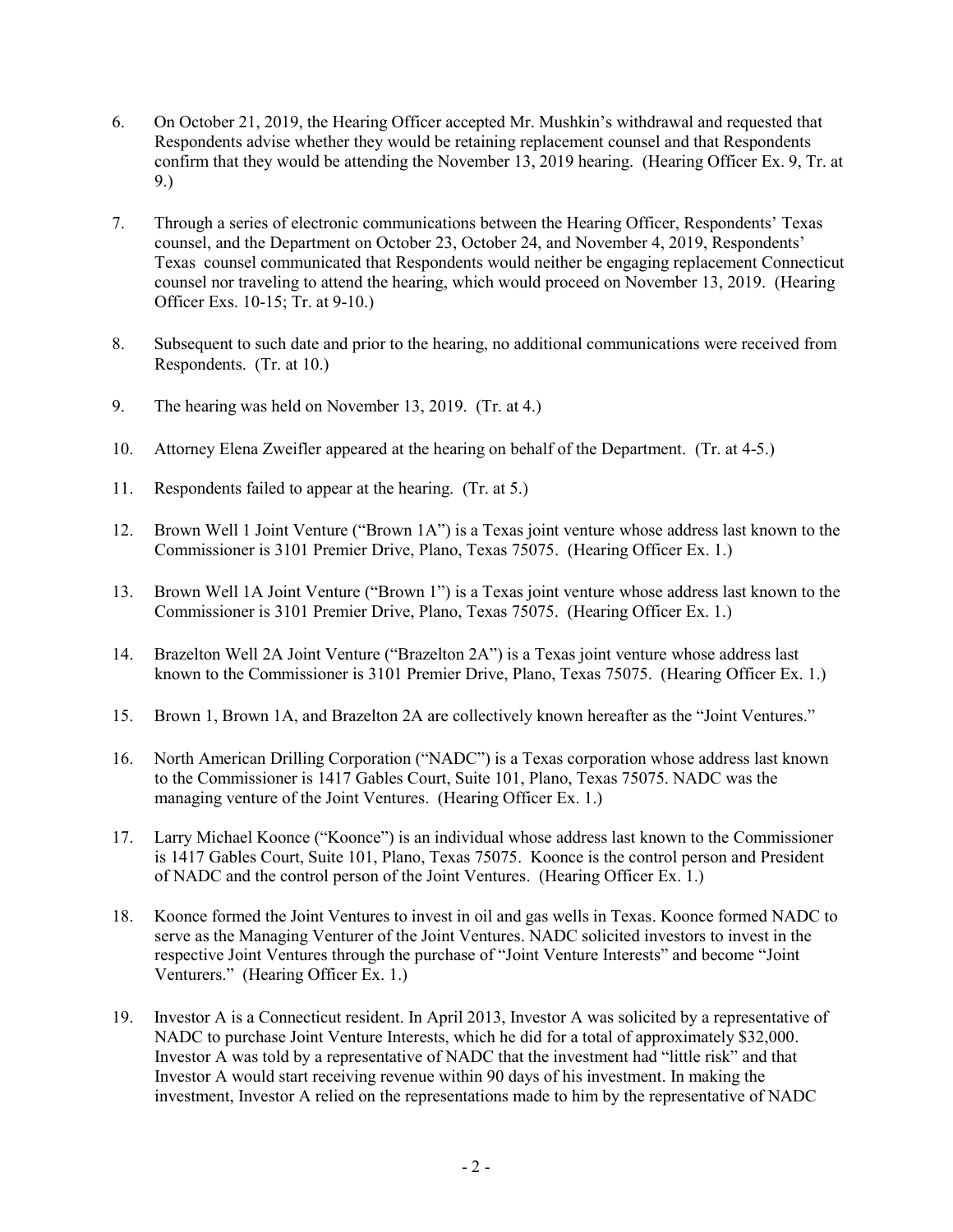and Investor A played no role whatsoever in the management of the Joint Ventures. To date, Investor A has only received approximately \$17 as a return on his investment in the Joint Venture Interests. (Hearing Officer Ex. 1; Dept. Exs. 1-3; Tr. at 15-19.)

- 20. Each of the Joint Ventures issued a Private Placement Memorandum ("PPM") which stated that "[t]here will be no commingling of funds between the Venture and NADC or any Affiliate thereof." (Hearing Officer Ex. 1.)
- 21. After the Joint Venturers purchased Joint Venture Interests, their investment proceeds were initially deposited into an account owned by the respective Joint Venture. However, the Joint Venturers' investment proceeds were then immediately transferred by Koonce or another representative of NADC to a separate account owned by the entity Wildcat Resources, LC (the "Wildcat Account"). Wildcat Resources, LC ("Wildcat") is a Texas limited liability company and affiliate of NADC and was formed by Koonce in approximately 2000. (Hearing Officer Ex. 1.)
- 22. NADC is wholly owned by Koonce. (Hearing Officer Ex. 1.)
- 23. Essentially, all of the Joint Venturers' investment proceeds were commingled in the Wildcat Account after being deposited in that account. This commingling of funds directly contradicted the PPMs' representations that there would be no commingling of funds between the Joint Venturers' funds "and NADC or any Affiliate thereof." (Hearing Officer Ex. 1.)
- 24. From approximately March 2013 to approximately October 2016, approximately \$613,000 was withdrawn from the Wildcat Account and at least a portion of this amount was not used for legitimate expenses related to the Joint Ventures. In addition, approximately, \$32,000 was withdrawn from the Wildcat Account either by checks made out to "Cash" and endorsed by Koonce and/or wires and checks to Koonce and his relatives. The PPMs failed to disclose that Koonce and/or his relatives would be receiving such salaries or compensation out of, at least in part, the Joint Venturers' investment proceeds. (Hearing Officer Ex. 1.)
- 25. On March 1, 2016 and May 6, 2016, the Department sent Koonce letters ("Department's Letters") requesting a response to a complaint written by Investor A regarding his investment in the Joint Ventures. In two letters dated March 9, 2016 ("March Letter") and May 26, 2016 ("May Letter"), Koonce, on behalf of NADC, responded to the Department's Letters and made at least one misleading statement to the Department. (Hearing Officer Ex. 1.)
- 26. In the May Letter, Koonce represented to the Department that he "never received compensation from any of the Joint Ventures" and was paid "wholly by NADC." This is a misleading statement. Although the Joint Venturers' investment proceeds were first deposited into a Joint Venture bank account, the funds were immediately transferred and deposited into the Wildcat Account. Koonce received at least \$32,000 in cash directly from the Wildcat Account, which held the Joint Venturers' investment proceeds. Therefore, it was misleading for Koonce to represent that he did not receive any compensation from the Joint Ventures and that he was paid wholly from NADC, when he received monies from the Wildcat Account. (Hearing Officer Ex. 1.)
- 27. To date, Investor A has only received a return of \$17.53 on his approximately \$32,000 investment. (Dept. Ex. 3; Tr. at 19-20.)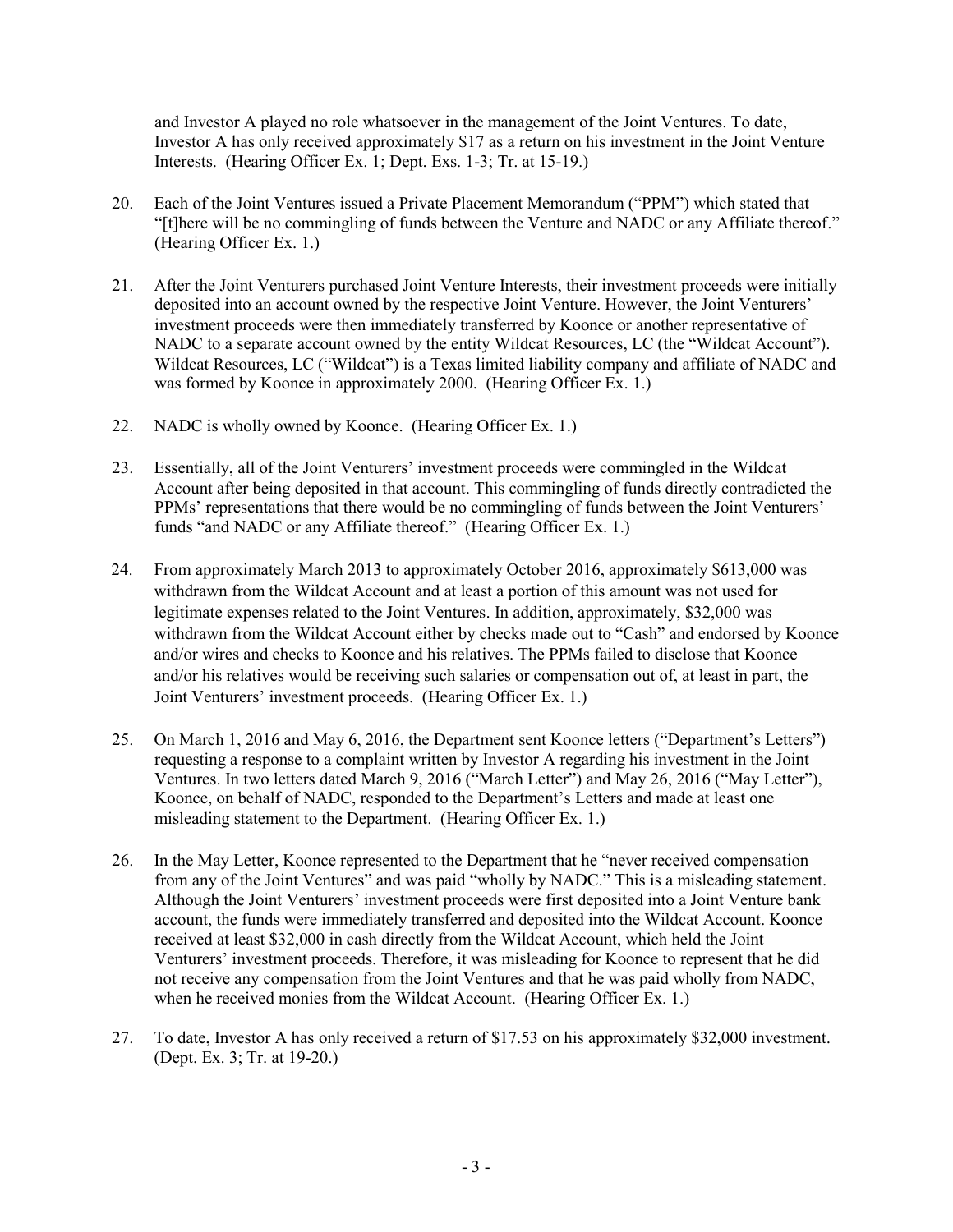- 28. The Department requested that a fine of \$100,000 be imposed upon each Respondent. (Tr. at 13 and 21.)
- 29. The Department also requested that Respondents pay restitution to Investor A in the amount of \$32,039.97, which represents the amount of Investor A's total investment in the Joint Ventures minus the \$17.53 he has received to date. (Tr. at 13 and 20.)

## **CONCLUSIONS OF LAW**

The Commissioner is charged with the administration of Chapter 672a of the Connecticut General Statutes, the Connecticut Uniform Securities Act ("Act"), and Sections 36b-31-2 to 36b-31-33, inclusive, of the Regulations of Connecticut State Agencies promulgated under the Act.

Section 36a-1-31(b) of the Regulations of Connecticut State Agencies provides, in pertinent part, that:

When a party fails to appear at a scheduled hearing, the allegations against the party may be deemed admitted. Without further proceedings or notice to the party, the presiding officer shall submit to the commissioner a proposed final decision containing the relief sought in the notice, provided the presiding officer may . . . receive evidence from the department . . . concerning the appropriateness of the amount of any . . . fine . . . sought in the notice.

Pursuant to Section 36a-1-31(b) of the Regulations of Connecticut State Agencies, the allegations made in the Notice against each Respondent are deemed admitted.

There is sufficient evidence to find that the conduct of Respondents constitutes, in connection with the offer, sale or purchase of any security, directly or indirectly employing a device, scheme, or artifice to defraud, making an untrue statement of a material fact or omitting to state a material fact necessary in order to make the statements made, in light of the circumstances under which they are made, not misleading, or engaging in an act, practice, or course of business which operates or would operate as a fraud or deceit upon any person, in violation of Section 36b-4(a) of the Act, which forms a basis for an order to cease and desist to be issued against Respondents under Section 36b-27(a) of the Act, an order that Respondents make restitution under Section 36b-27(b) of the Act, and for the imposition of a fine upon Respondents under Section 36b-27(d) of the Act.

There is sufficient evidence to find that the statements made in the May Letter by Koonce on behalf of NADC were, at the time and in light of the circumstances under which they were made, false or misleading in a material respect, in violation of Section 36b-23 of the Act, which forms a basis for an order to cease and desist to be issued against NADC and Koonce under Section 36b-27(a) of the Act and for the imposition of a fine upon NADC and Koonce pursuant to Section 36b-27(d) of the Act.

There is sufficient evidence to find that the issuance of an order to cease and desist, an order to make restitution and order imposing a fine is necessary and appropriate in the public interest and for the protection of investors and consistent with the purposes fairly intended by the policy and provisions of Sections 36b-2 to 36b-34, inclusive, of the Act.

There is sufficient evidence to find that I have complied with Sections 36b-27(a), 36b-27(b), 36b-27(d), 36b-31(b), and 4-177 of the Connecticut General Statutes.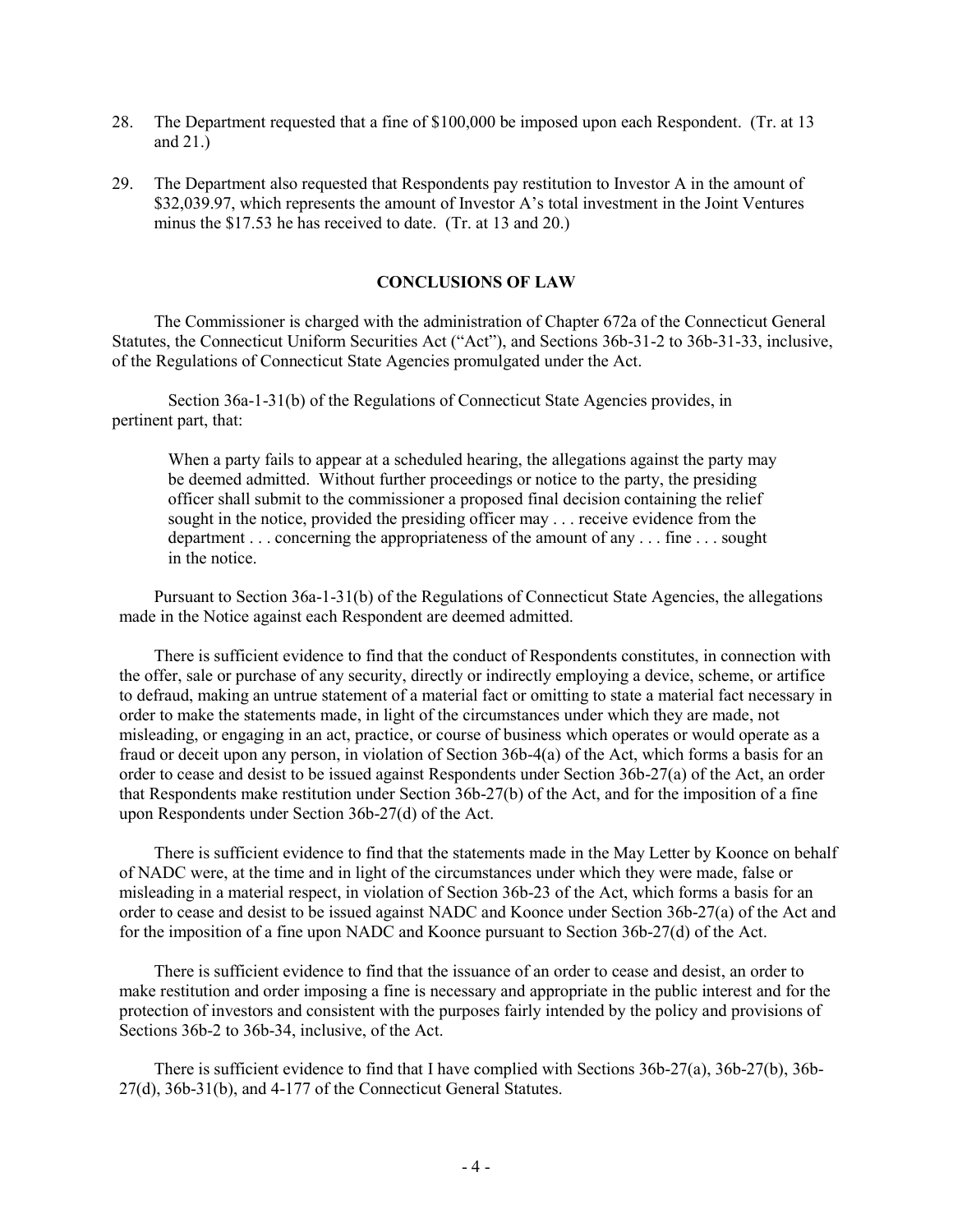## **ORDER**

Having read the record, I hereby **ORDER**, pursuant to Sections 36b-27(a), 36b-27(b) and 36b-27(d) of the Connecticut General Statutes, that:

- 1. The Order to Cease and Desist issued against North American Drilling Corporation, its affiliates, and successors in interest on March 27, 2019 be made **PERMANENT** with respect to violations of Sections 36b-4(a) and 36b-23 of the Act;
- 2. The Order to Cease and Desist issued against Brown Well 1 Joint Venture, its affiliates, and successors in interest on March 27, 2019 be made **PERMANENT** with respect to violations of Section 36b-4(a) of the Act;
- 3. The Order to Cease and Desist issued against Brown Well 1A Joint Venture, its affiliates, and successors in interest on March 27, 2019 be made **PERMANENT** with respect to violations of Section 36b-4(a) of the Act;
- 4. The Order to Cease and Desist issued against Brazelton Well 2A Joint Venture, its affiliates, and successors in interest on March 27, 2019 be made **PERMANENT** with respect to violations of Section 36b-4(a) of the Act;
- 5. The Order to Cease and Desist issued against Larry Michael Koonce on March 27, 2019 be made **PERMANENT** with respect to violations of Sections 36b-4(a) and 36b-23 of the Act;
- 6. A **FINE** of One Hundred Thousand Dollars (\$100,000) be imposed upon North American Drilling Corporation, to be remitted to the Department by cashier's check, certified check or money order, made payable to "Treasurer, State of Connecticut," no later than thirty (30) days from the date the Order is mailed;
- 7. A **FINE** of One Hundred Thousand Dollars (\$100,000) be imposed upon Brown Well 1 Joint Venture, to be remitted to the Department by cashier's check, certified check or money order, made payable to "Treasurer, State of Connecticut," no later than thirty (30) days from the date the Order is mailed;
- 8. A **FINE** of One Hundred Thousand Dollars (\$100,000) be imposed upon Brown Well 1A Joint Venture, to be remitted to the Department by cashier's check, certified check or money order, made payable to "Treasurer, State of Connecticut," no later than thirty (30) days from the date the Order is mailed;
- 9. A **FINE** of One Hundred Thousand Dollars (\$100,000) be imposed upon Brazelton Well 2A, to be remitted to the Department by cashier's check, certified check or money order, made payable to "Treasurer, State of Connecticut," no later than thirty (30) days from the date the Order is mailed;
- 10. A **FINE** of One Hundred Thousand Dollars (\$100,000) be imposed upon Larry Michael Koonce, to be remitted to the Department by cashier's check, certified check or money order, made payable to "Treasurer, State of Connecticut," no later than thirty (30) days from the date the Order is mailed;